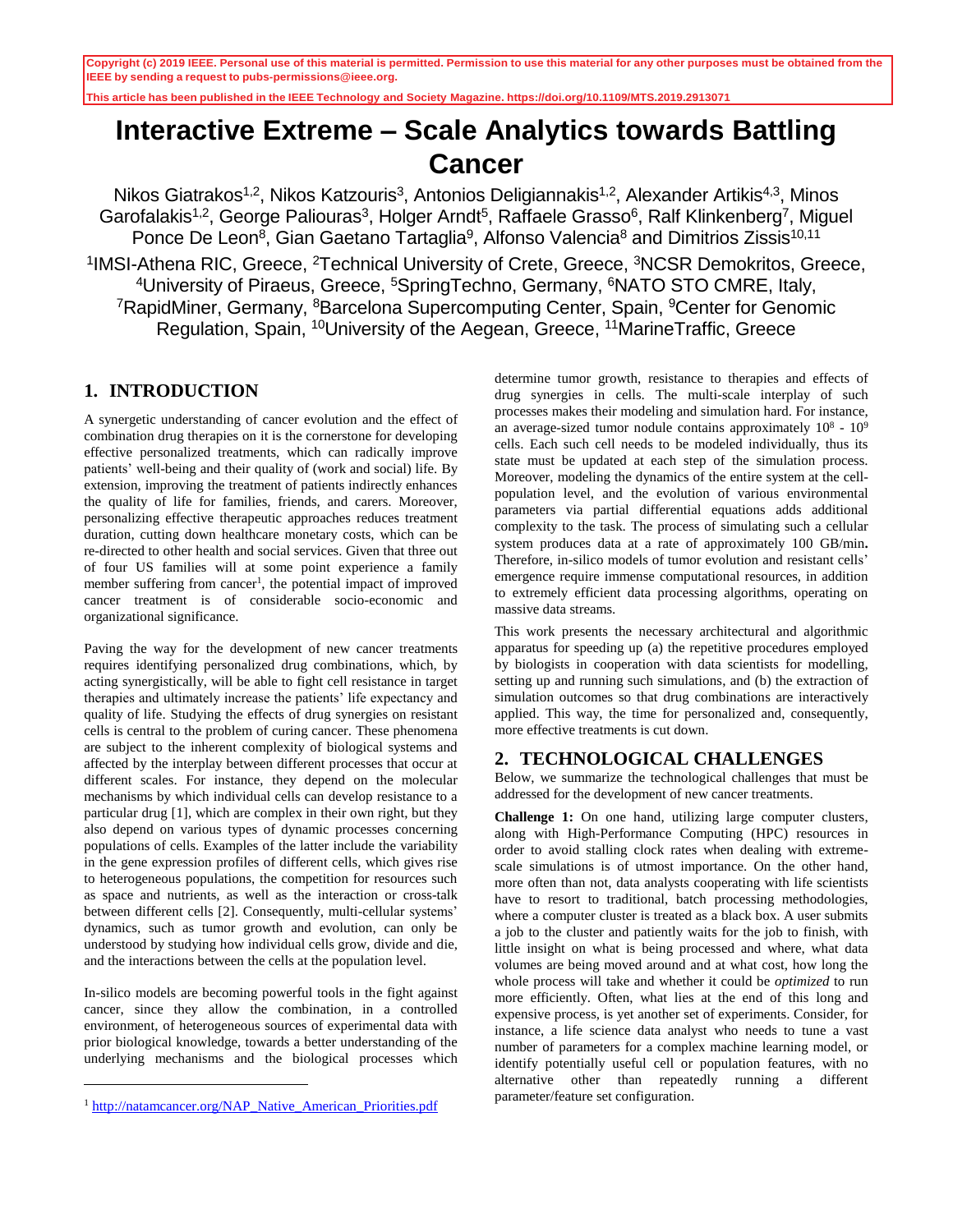**This article has been published in the IEEE Technology and Society Magazine. https://doi.org/10.1109/MTS.2019.2913071**

**Requirement 1:** Addressing this challenge requires developing novel *interactive processing tools for extreme-scale data analytics*. Such tools will enable life scientists in cooperation with data analysts to iteratively pose queries and derive rapid responses. They can also provide support on how time-consuming computations may be broken down into smaller chunks in an optimal manner, based on the specifications of the underlying computational resources, and how results from such smaller chunks may be presented to the life scientist in an incremental fashion.

**Challenge 2:** Big Data analytics tools mine past data to extract patterns conveying insights into what has happened, and then project those patterns into the future to make sense of the fresh simulation data that stream-in. This permits only the detection of such patterns, which is often inadequate. In order to mitigate risks, capitalize on opportunities and allow for proactive decisionmaking, predictive analytics tools, enabling forecasts of future events of interest are required. Consider, for instance, the ability to forecast the emergence of resistant cells via the detection of small changes in physiological or molecular markers. Interactive analytics, therefore, should be guided by complex event forecasting. The ability to forecast, as early as possible, a good approximation to the outcome of a time-consuming and resourcedemanding computational task also allows the rapid identification of undesired outcomes and saves valuable amount of time, effort and computational resources, which would otherwise be spent in vain. Consider, for example, the possibility to forecast the outcome of a complex multi-cellular system simulation for tumor evolution, without the need to wait for the simulation to be completed.

**Requirement 2:** Addressing this challenge requires cutting-edge techniques combining *distributed, online machine learning and complex event forecasting*. Algorithms should incorporate, in realtime, new knowledge that streams into ever-changing, everadapting, but highly robust and accurate models, while also being able to make trustworthy forecasts for future events of interest, fostering proactive decision-making. Additionally, a library of distributed, highly-scalable and optimized machine learning techniques, based on deep analysis of massive amounts of historical data, allows the discovery of valuable patterns of past behavior, which are subsequently subject to change and adaptation via online revision techniques.

**Challenge 3:** Allowing the data analyst to gain rapid insights on the characteristics of the massive input, lays the ground for a synergy between domain experts, human analysts, data analytics algorithms and computing infrastructures, in contrast to the current state of affairs, where algorithms and infrastructures are treated as black boxes. Such a synergy could result in efficiently handling problems, which are currently beyond the abilities of contemporary information and computer technology. As a simple example of such a synergy consider a data analyst able to preattentively identify an informative feature set over a multi-cellular population, using her prior domain knowledge and some first insights on the data properties, gained by exploring *data synopses*. Proposing this feature set to a machine learning algorithm may ultimately improve the algorithm's performance faster than it would be possible without human intervention. In turn, this affects the available computational resources, which can be allocated elsewhere.

**Requirement 3:** Interactive data analytics should foster such synergies between humans and algorithms towards the effective solution of difficult problems.

**Challenge 4:** Domain experts and even data analysts often do not possess the necessary programming skills to code, optimize and debug data processing operations over Big Data and HPC infrastructures.

**Requirement 4:** A visual tool for setting up the desired data processing operations that would automatically translate the setting to optimized code is highly desirable. In contrast to mainstream solutions, what is needed here is to design and develop a *flexible, pluggable, distributed software architecture that will be largely programmable and set up by graphical data processing workflows*. This will allow the non-data scientist, such as the life scientist, to take the most out of the underlying computational resources, by interactively querying data-at-rest and data-at-motion and experimenting with a multitude of otherwise highly-opaque models with complex parameter configurations.

# <span id="page-1-0"></span>**3. METHOD, ARCHITECTURE & APPARATUS**

Overcoming the challenges outlined in the previous section revolves around integrating two core concepts: *interactive data analytics and operational proactivity via complex event forecasting*. Figure 1 illustrates a possible architecture and outlines an algorithmic apparatus which unites the two concepts.

As shown in the figure, extreme-scale data streams are continuously acquired from the various (cellular system simulation) sources. A dedicated, lightweight engine relying on approximate query processing techniques is introduced to extract compact synopses out of these data streams [\[3\]](#page-4-2)[\[4\]](#page-4-3)[\[5\].](#page-4-4) Synopses are thought of as a prerequisite that allows for fast response times during exploring the massive, high-speed input (in [Figure 1](#page-5-0) this corresponds to Synopses Data Engine - SDE). Then, both the extracted data synopses and data streams are forwarded to a number of recommended components responsible for interactive analytics and operational proactivity. Accounting for the requirements in Section [2](#page-0-0) involves four main components for: (a) distributed machine learning & data mining; (b) data processing and workflow specification; (c) distributed complex event forecasting and (d) optimization and runtime adaptation of Big Data processing workflows. We examine the operation of each component in turn, below.

The distributed machine learning & data mining component is used to incorporate a wide variety of tools for building various types of predictive models from data. These tools can rely on existing algorithms for data analysis [\[6\]](#page-4-5)[\[7\],](#page-4-6) which need to be customized to work in a distributed, streaming setting, and optimized to cope with the immense data volumes. The machine learning algorithms are utilized to constantly mine the streaming input to generate, maintain and update a rich variety of diverse, high-quality models and model ensembles. These models can be used, at any time, to analyze the data that stream-in. At the same time, these algorithms may be used as a library for interactive data analytics, for the data analyst to experiment with compressed data synopses. This will enable the data analyst to e.g. try different parameter configurations per model, different feature sets on existing models, or even generate new models on-the-fly from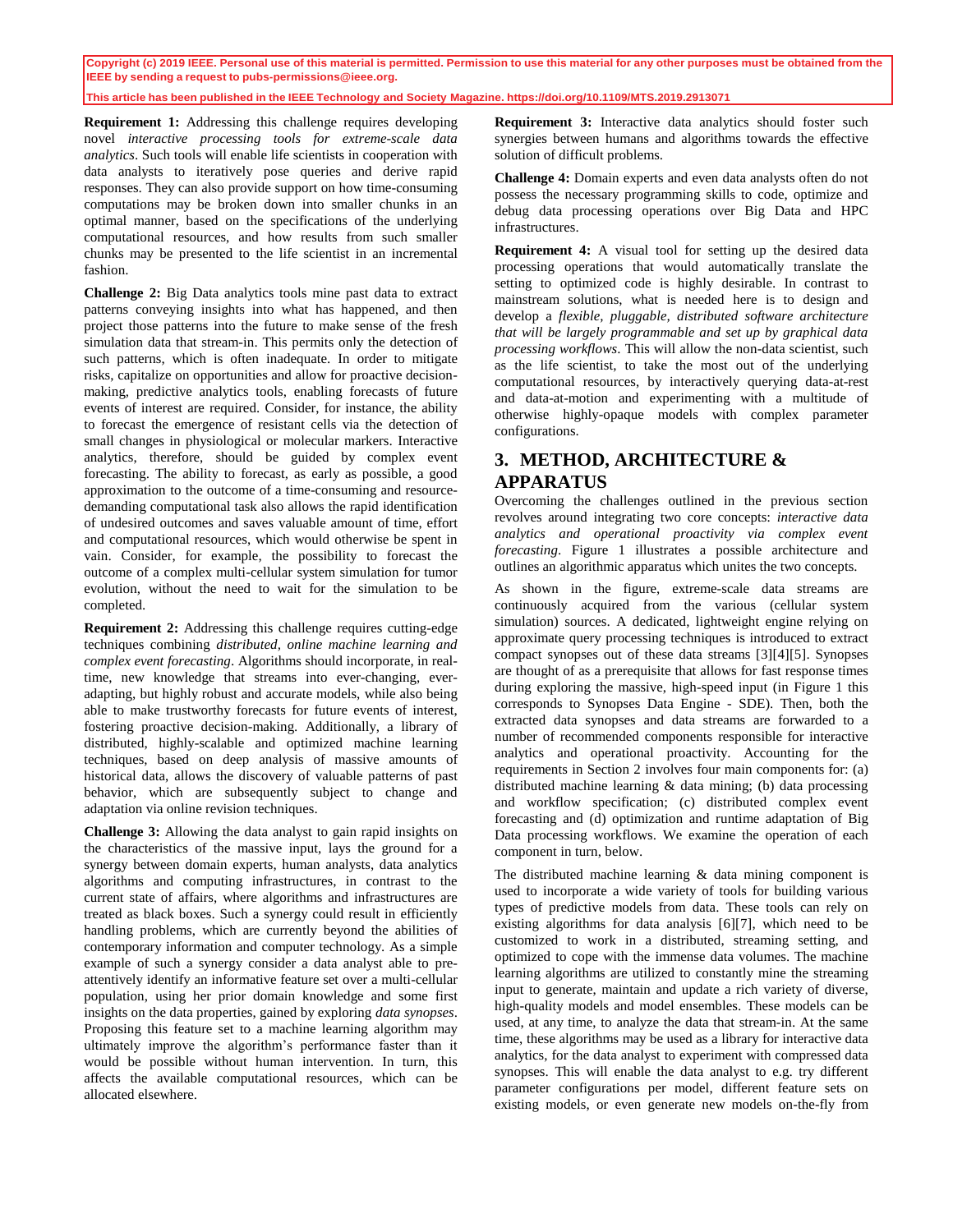**This article has been published in the IEEE Technology and Society Magazine. https://doi.org/10.1109/MTS.2019.2913071**

representative data views, thus gaining early insights on the properties of the data she's dealing with.

The process of interactive data analytics is not supposed to hinder the actual knowledge extraction from the streaming data: for instance, the life scientist should be able to explore data stream synopses, as the machine learning algorithms seamlessly integrate new regularities into the models, by continuously updating them from the entire stream of data.

The data processing and workflow specification component is added to offer additional support for interactive data analytics, via a rich variety of data processing functions, as well as the ability to plug-in new custom functions, or new data analytics algorithms (see [Figure 1](#page-5-0)). Moreover, it allows the composition of data analytics pipelines from existing models and data processing functions. Interactive data analytics must be supported by graphical interfaces for the specification of data processing workflows, thus enabling the domain expert, in cooperation with the data analyst, to take the most out of the platform with minimum coding effort. The vision is to involve non-data scientists into fast loops of interactive, exploratory data analysis, where domain experts and data analysts may gain rapid insights on properties of the data "at a glance".

The optimization and runtime adaptation of query execution is a component suggested to facilitate fast response times during extreme-scale analytics across different computing platforms, as well as the execution for Big Data processing workflows (see [Figure 1](#page-5-0)). Data analytics is not necessarily performed on a single platform. Parts of the processing could be pushed to the input sensor level e.g., collecting simulation data, while more computationally intensive operations, such as population cell simulations, could be executed in one or more (potentially distributed) Big Data platforms, or within clusters (e.g. GPUs) of a supercomputer. Even within a single supercomputer, one often finds different available clusters, with different hardware and processing capabilities. In case of (machine learning) operators that have available implementations in different platforms, it is desirable to minimize the data analysts' involvement in the specification of the platform on which these operators must be executed. Hence, optimization and runtime adaptation technology [\[8\]](#page-4-7) is foreseen to automate the optimal allocation of resources onthe-fly for the execution of these operations.

Distributed complex event forecasting adds up as a key enabler component for the recommended architecture. The streaming input is constantly matched against a set of event patterns, i.e. arbitrarily complex combinations of time-stamped pieces of information. An event pattern can either be fully matched against the streaming data, in which case events are *detected*, or partially matched, in which case events are *forecast* with various degrees of certainty. The latter usually stems from stochastic models of future behavior [\[9\],](#page-4-8) embedded into the event processing loop, which estimate the likelihood of a full match, i.e. the actual occurrence of a particular complex event.

Notably, "*forecasting*" in this context is not to be confused with "*predicting*", typically used to refer to machine learning models classifying previously unseen instances. From a methodological standpoint, it also differs from time-series forecasting. Complex event forecasting combines symbolic and numerical streams for foreseeing the occurrence of any type of situation that may be

defined as an event, based on combinations of other similar events and contextual knowledge.

Given that the input consists of a multitude of data streams, events may correlate sub-events across many different streams, with different attributes and time granularities. Therefore, a highlyexpressive event pattern specification language, capable of capturing complex relations between events, is necessary. Moreover, the actual patterns of what constitutes an event of interest are often not known in advance, and even if they are, event patterns need to be frequently updated to cope with the drifting nature of streaming data. Therefore, the required algorithmic apparatus must incorporate machine learning techniques for learning and revising complex event patterns from data, which is another role of the component of distributed learning of event patterns (see [Figure 1](#page-5-0)).

What is necessary here is highly-expressive, declarative event pattern specification formalisms, which combine first-order logic, probability theory [\[10\]](#page-4-9)[\[11\]](#page-4-10) and automata theory [\[12\]](#page-4-11)[\[13\].](#page-4-12) This is due to the fact that such formalisms have a number of key advantages: (i) they are capable of expressing arbitrarily complex relations and constraints between events; (ii) they can be used for event forecasting, offering support for robust temporal reasoning; (iii) they offer direct connections to machine learning techniques for refining event patterns, or learning them from scratch, via tools and methods from the field of Statistical Relational Learning [\[14\].](#page-4-13) Notably, all existing techniques for complex event detection and forecasting, as well as machine learning techniques for the automatic extraction of event patterns from data, need to be extended to work in a highly-distributed, streaming setting.

Complex event forecasting contributes significantly to the effectiveness of interactive analytics. The idea is to use an eventbased methodology to model time-consuming, computationallydemanding operations, and then use event forecasting to derive good approximations of the operations' outcomes, without the need to wait for the actual operations to terminate. This will save time, effort and resources (computing power, bandwidth), by enabling data analysts get rapid responses from expensive operations, thus identifying undesired outcomes and poorly performing configurations of particular data analysis approaches and facilitating the exploration of more promising options. Equally beneficial in speeding-up time-consuming computational processes to foster interactivity, is to use specialized domain knowledge for the problem at hand, which allows simplification of the computational process, by e.g. pruning large parts of a search space for some difficult optimization task, which are known beforehand to be pointless to search.

# **4. A VIRTUAL LABORATORY FOR STUDYING TUMOR GROWTH AND EVOLUTION**

The introduced extreme-scale analytics architecture is a key enabler to provide a "virtual laboratory" for studying tumor growth and evolution. It can support the goal of using *in-silico* models of cell systems found in *in-vivo* tumors, to facilitate the design, testing and optimization of cancer treatments based on combinations of different drugs.

In-silico simulations of such phenomena require modeling multiscale processes, thus bridging the gap between different levels of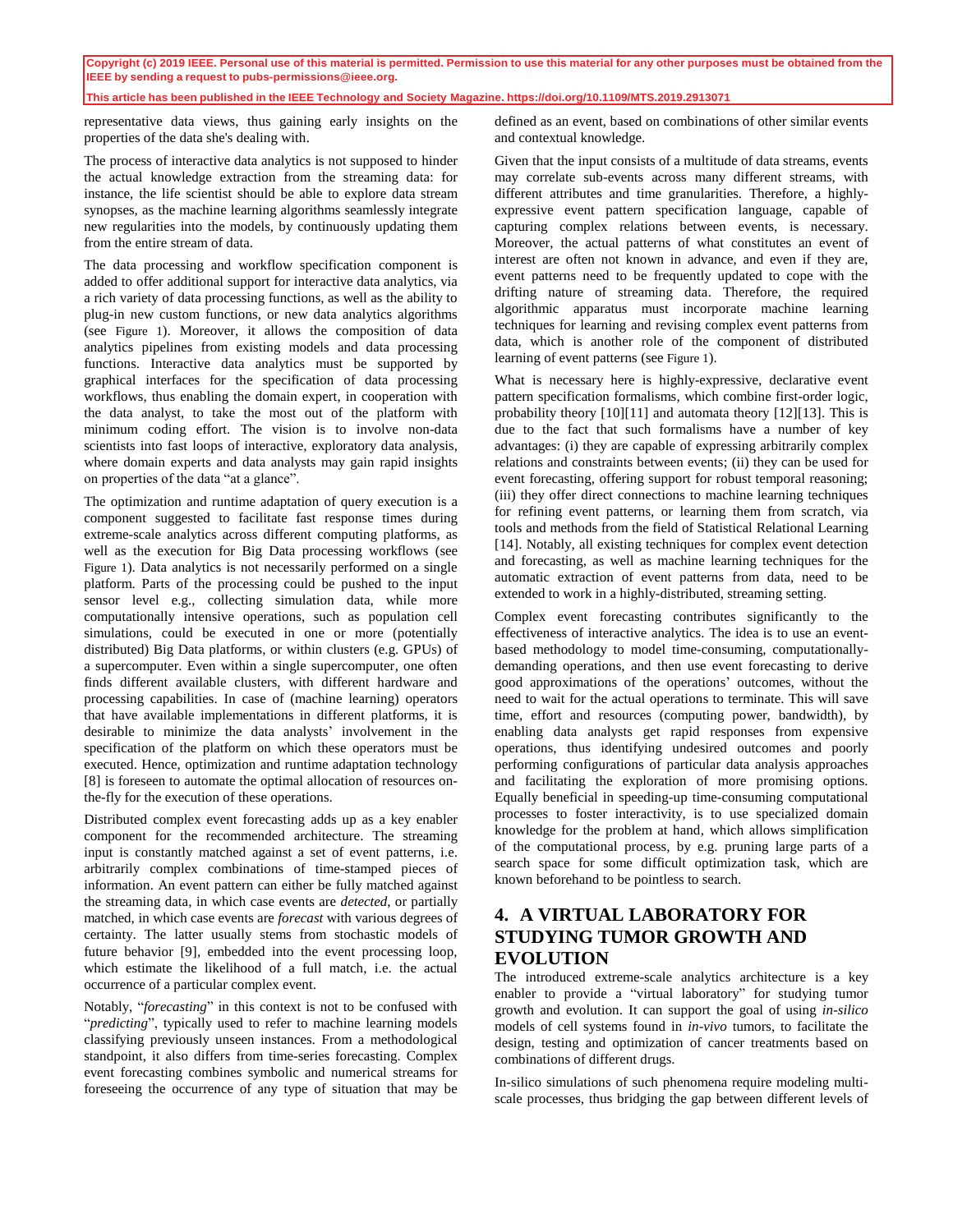#### **This article has been published in the IEEE Technology and Society Magazine. https://doi.org/10.1109/MTS.2019.2913071**

description and connect events that occur at different scales. As an example of such correlated multi-scale phenomena, consider a DNA mutation that alters the function of a protein, which leads to an alteration of the cell-cycle — the process by which a cell replicates its DNA and divides into two daughter cells producing an uncontrolled cell growth [\[1\].](#page-4-0) At the molecular level, an individual cell can be described by the network of its signal transduction pathways [\[15\]](#page-4-14)[\[16\].](#page-4-15) Modeling this network allows the representation of the molecular machinery by which a cell integrates environmental signals and alters the gene expression patterns in response to specific stimuli. For example, when a growth factor binds to a membrane receptor (the stimulus), this signal is translated into an activation of the cell cycle, i.e., the cell starts to grow in order to divide into two daughter cells. Models of signaling networks have been reconstructed for different cell types and can be simulated using different approaches, such as Ordinary Differential Equation or the Boolean Formalism [\[16\]](#page-4-15)[\[17\].](#page-4-16) Such models describe the state of different signaling pathways, which can be used to predict the "fate" of a particular cell (proliferation/apoptosis). In turn, these models can be used to predict the effects of drug synergies, as in the case of [\[15\],](#page-4-14) where a model reconstructed and calibrated for the gastric adenocarcinoma cell-line (AGS) was used to accurately predict (as validated through growth experiments) the effects of drug synergies.

At the cell-population level, a simple Agent-Based Model (see Figure 2c) has been developed that takes into account gene expression levels (see Figure 2a), growth, as well as nutrient consumption, and where each individual agent has its own signaling network from which the propensity, for an individual cell, to proliferate or to enter into apoptosis can be calculated using Boolean simulations (see Figure 2b). This model is being used to integrate and interpret experimental data on gene variability and drug synergies. A fundamental feature of simulating cell populations is that it allows for modeling heterogeneity. This is of importance in the study of cancer, since tumor heterogeneity and resistance to target therapies are two closely interconnected phenomena [\[18\].](#page-4-17) Integrating experimental information of gene expression variability available from RNA sequence data as well as DNA mutations (see Figure 2a), it is possible to generate heterogeneous populations of agents (see Figure 2c) which resemble the variability known to be present in tumor[s \[17\].](#page-4-16)

Simulation of multi-cellular systems is computationally demanding, but because of the simulation structure, it is very suitable for running in HPC environments. Since, at each time step the internal state of each agent can be computed independently of the other agents, these operations can be run in parallel and thus the performance may scale linearly with the number of agents. There are already different packages for simulating multi-scale models, and some of them have been developed to run in HPC environments (see Figure 2d). For example, PhysiCell has already been designed and implemented for HPC environment and its deployment is straightforward [\[19\].](#page-4-18) However, simulating the evolution of multi-cellular systems of realistic sizes, involving billions of cells, as those found in in-vivo tumors remains a challenging task, even for HPC infrastructures. Moreover, to study the effects of drug synergies on such systems requires a very large number of such simulations.

To support the simulation of multi-cellular systems with the actual number of cells found in in-vivo tumors, the framework outlined in Section [3](#page-1-0) would host, in the respective components, (i) machine and deep learning techniques for obtaining dynamic cellcycle models; (ii) complex event forecasting techniques for the early detection of undesired simulation outcomes, e.g. when performing large-scale parameter screening, as well as various events of biological interest, such as forecasting the emergence of resistant cells via the detection of small changes in physiological or molecular markers; (iii) graphical workflow designs and interactive learning techniques enhancing the efficiency of model calibration and parameter selection during the simulation process. All the above would be efficiently orchestrated by a optimization and runtime adaptation component.

Such a virtual laboratory will lead to the exploitation of simulation outcomes for the timely indication of personalized therapies. Socio-economic implications of improved therapies, in turn, will aid patients to maintain their working status and quality of life as well as receive equal treatment from insurance, banking (such as loan) or other services in their everyday life [\[20\].](#page-4-19) Moreover, shorter treatment duration will cut down public healthcare costs, with the possibility of savings being invested to other social services.

## **5. BROADER APPLICATION DOMAINS**

In principle, the generic architecture of [Figure 1](#page-5-0) suits several other application domains dealing with massive data flows. Taking advantage of such data requires sophisticated analytics tools, capable of extracting insights on-the-fly, from a multitude of voluminous, correlated, high-velocity data streams, but also, harvesting ever-growing historical data repositories. This imposes similar, compared to life sciences, challenges to computer scientists, system engineers and industrial stakeholders.

**Maritime Monitoring:** Maritime surveillance applications need to combine high-velocity data streams, including global maritime surveillance systems, such as the AIS (Automatic Identification System), with acoustic signals of autonomous, unmanned vehicles, such as Wave gliders [\[21\].](#page-4-20) Employing an architecture which incorporates the discussed algorithmic apparatus helps improving maritime situational awareness by enabling the accurate identification (via learning new patterns) and forecasting the activities of "dark targets" that are (intentionally) hidden from traditional monitoring systems.

Finance: In the financial domain, stock price forecasting and portfolio management rely on stock tick data combined with rich, real-time information sources on various pricing indicators. Financial data involve a variety of market data, including stock market and crypto-currencies market data, arriving in tens of thousands of correlated, high-velocity streams. The distributed complex event forecasting component of [Figure 1](#page-5-0) can be used to forecast price swings of stocks, currencies, commodities and the distributed learning and data mining component can serve systemic risk prediction purposes and offer decision support for investment opportunities.

### **6. SUMMARY**

We presented the method, architecture and algorithmic apparatus for materializing interactive extreme-scale analytics in the battle against cancer. Our discussion expands on the whole processing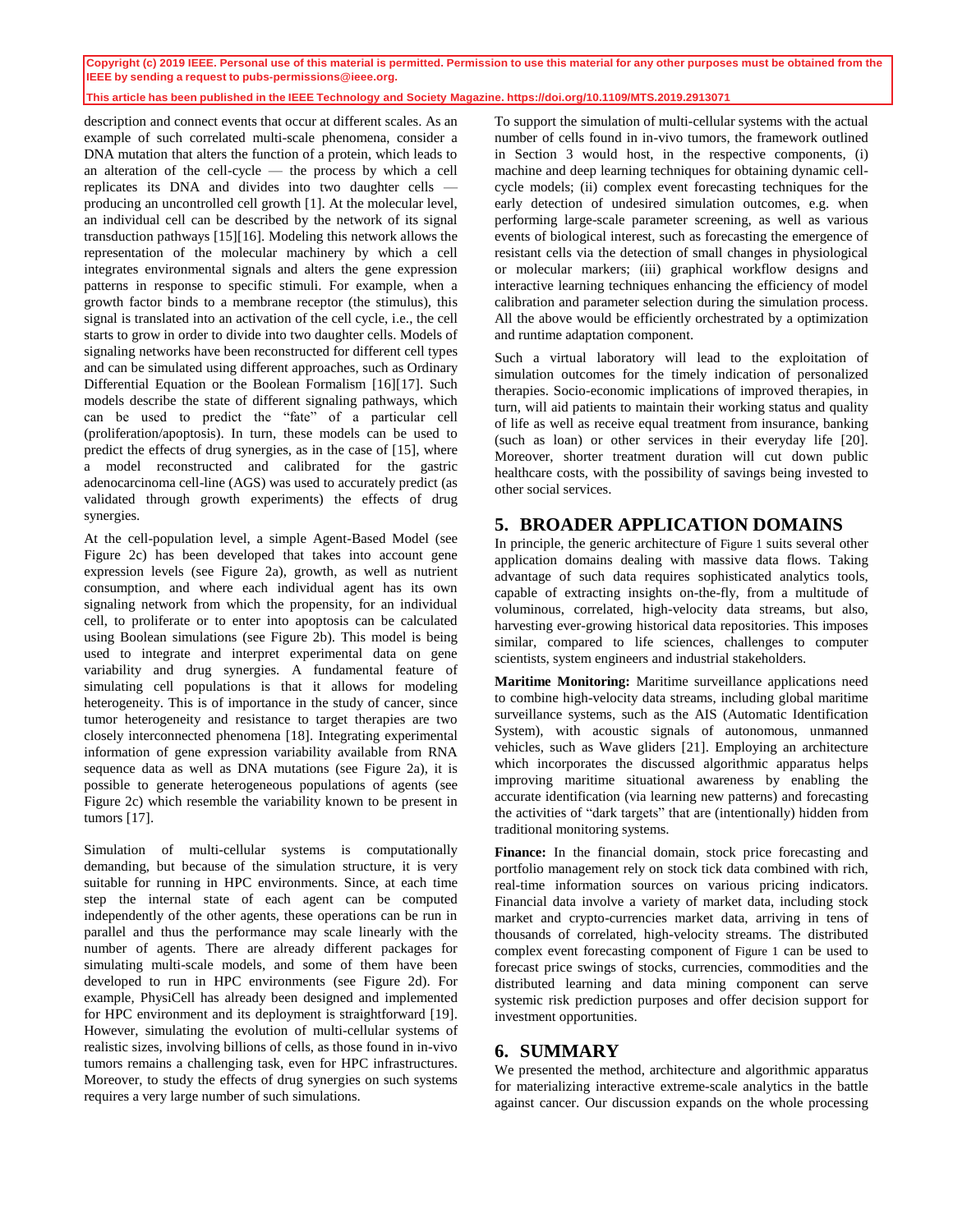**This article has been published in the IEEE Technology and Society Magazine. https://doi.org/10.1109/MTS.2019.2913071**

pipeline, from the time distributed data streams from simulations of multi-scale biological processes are digested into a Big Data/HPC platform, to the extraction of real-time knowledge and event forecasting. The apparatus includes architectural components equipped with the novel algorithms necessary for constructing concise data summaries, machine learning models for knowledge extraction and event forecasting facilities. These components are assisted by integrated workflow design tools, minimizing programming effort, and by an optimizer transparently devising the execution of the whole data processing pipeline. This way, the time to set up on-line processing pipelines is diminished, and the real-time discovery and monitoring of events is enabled, paving the way for searching, discovering and employing new personalized cancer therapies.

### **7. ACKNOWLEDGMENTS**

This work is supported by the European Commission under the INFORE project (H2020-ICT- 825070).

### **8. REFERENCES**

- <span id="page-4-0"></span>[1] D. Hanahan and R. A. Weinberg, "Hallmarks of Cancer: The Next Generation," *Cell*, vol. 144, no. 5, pp. 646–674, Mar. 2011.
- <span id="page-4-1"></span>[2] S. M. Shaffer *et al.*, "Rare cell variability and drug-induced reprogramming as a mode of cancer drug resistance," *Nature*, vol. 546, no. 7658, pp. 431–435, Jun. 2017.
- <span id="page-4-2"></span>[3] M. Garofalakis, J. Gehrke, R Rastogi (Eds.). "Data Stream Management -- Processing High-Speed Data Streams", Springer-Verlag, New York (Data-Centric Systems and Applications Series), July 2016.
- <span id="page-4-3"></span>[4] F. Li, B. Wu, K. Yi, and Z. Zhao, "Wander Join: Online Aggregation via Random Walks," in Proceedings of the 2016 International Conference on Management of Data, New York, NY, USA, 2016, pp. 615–629.
- <span id="page-4-4"></span>[5] N. Giatrakos, A. Deligiannakis, M. Garofalakis, D. Keren, V. Samoladas, "Scalable approximate query tracking over highly distributed data streams with tunable accuracy guarantees", Information Systems. 1;76:59-87, July 2018.
- <span id="page-4-5"></span>[6] N. Katzouris, A. Artikis, and G. Paliouras, "Incremental learning of event definitions with Inductive Logic Programming," Mach. Learn., vol. 100, no. 2–3, pp. 555– 585, Sep. 2015.
- <span id="page-4-6"></span>[7] N. Katzouris, A. Artikis, and G. Paliouras, "Online learning of event definitions," TPLP, vol. 16, no. 5–6, pp. 817–833, 2016.
- <span id="page-4-7"></span>[8] I. Flouris et al, "FERARI: A Prototype for Complex Event Processing over Streaming Multi-cloud Platforms", SIGMOD 2016.
- <span id="page-4-8"></span>[9] E. Alevizos, A. Artikis, and G. Paliouras, "Event Forecasting with Pattern Markov Chains," DEBS 2017.
- <span id="page-4-9"></span>[10] A. Artikis, M. J. Sergot, G. Paliouras: An Event Calculus for Event Recognition. IEEE TKDE. 27(4): 895-908 (2015)
- <span id="page-4-10"></span>[11] A. Skarlatidis et al. A Probabilistic Logic Programming Event Calculus. TPLP, 2014.
- <span id="page-4-11"></span>[12] I. Flouris, N. Giatrakos, A. Deligiannakis, M. Garofalakis, M. Kamp, M. Mock, "Issues in complex event processing: Status and prospects in the Big Data era", Journal of Systems and Software 127: 217-236 (2017)
- <span id="page-4-12"></span>[13] N. Giatrakos, A. Artikis, A. Deligiannakis, M. Garofalakis, "Complex Event Recognition in the Big Data Era", PVLDB 10(12): 1996-1999 (2017)
- <span id="page-4-13"></span>[14] L. D. Raedt, K. Kersting, S. Natarajan, and D. Poole, "Statistical Relational Artificial Intelligence: Logic, Probability, and Computation," Synth. Lect. Artif. Intell. Mach. Learn., vol. 10, no. 2, pp. 1–189, Mar. 2016.
- <span id="page-4-14"></span>[15] L. Calzone et al., "Mathematical Modelling of Cell-Fate Decision in Response to Death Receptor Engagement," *PLOS Comput. Biol.*, vol. 6, no. 3, p. e1000702, Mar. 2010.
- <span id="page-4-15"></span>[16] P. Bloomingdale, V. A. Nguyen, J. Niu, and D. E. Mager, "Boolean network modeling in systems pharmacology," *J. Pharmacokinet. Pharmacodyn.*, vol. 45, no. 1, pp. 159–180, Feb. 2018.
- <span id="page-4-16"></span>[17] E. Kim, J.-Y. Kim, M. A. Smith, E. B. Haura, and A. R. A. Anderson, "Cell signaling heterogeneity is modulated by both cell-intrinsic and -extrinsic mechanisms: An integrated approach to understanding targeted therapy," *PLOS Biol.*, vol. 16, no. 3, p. e2002930, Mar. 2018.
- <span id="page-4-17"></span>[18] I. Dagogo-Jack and A. T. Shaw, "Tumour heterogeneity and resistance to cancer therapies," *Nat. Rev. Clin. Oncol.*, vol. 15, no. 2, pp. 81–94, Feb. 2018.
- <span id="page-4-18"></span>[19] A. Ghaffarizadeh, R. Heiland, S. H. Friedman, S. M. Mumenthaler, and P. Macklin, "PhysiCell: An open source physics-based cell simulator for 3-D multicellular systems," *PLOS Comput. Biol.*, vol. 14, no. 2, p. e1005991, Feb. 2018.
- <span id="page-4-19"></span>[20] F. Mols, et al. "Socio-economic implications of cancer survivorship: results from the PROFILES registry." European Journal of Cancer 48.13 (2012): 2037-2042.
- <span id="page-4-20"></span>[21] A. Tesei, S. Fioravanti, V. Grandi, P. Guerrini, and A. Maguer, "Localization of small surface vessels through acoustic data fusion of two tetrahedral arrays of hydrophones," *Proc. Meet. Acoust.*, vol. 17, no. 1, p. 070050, Jul. 2012.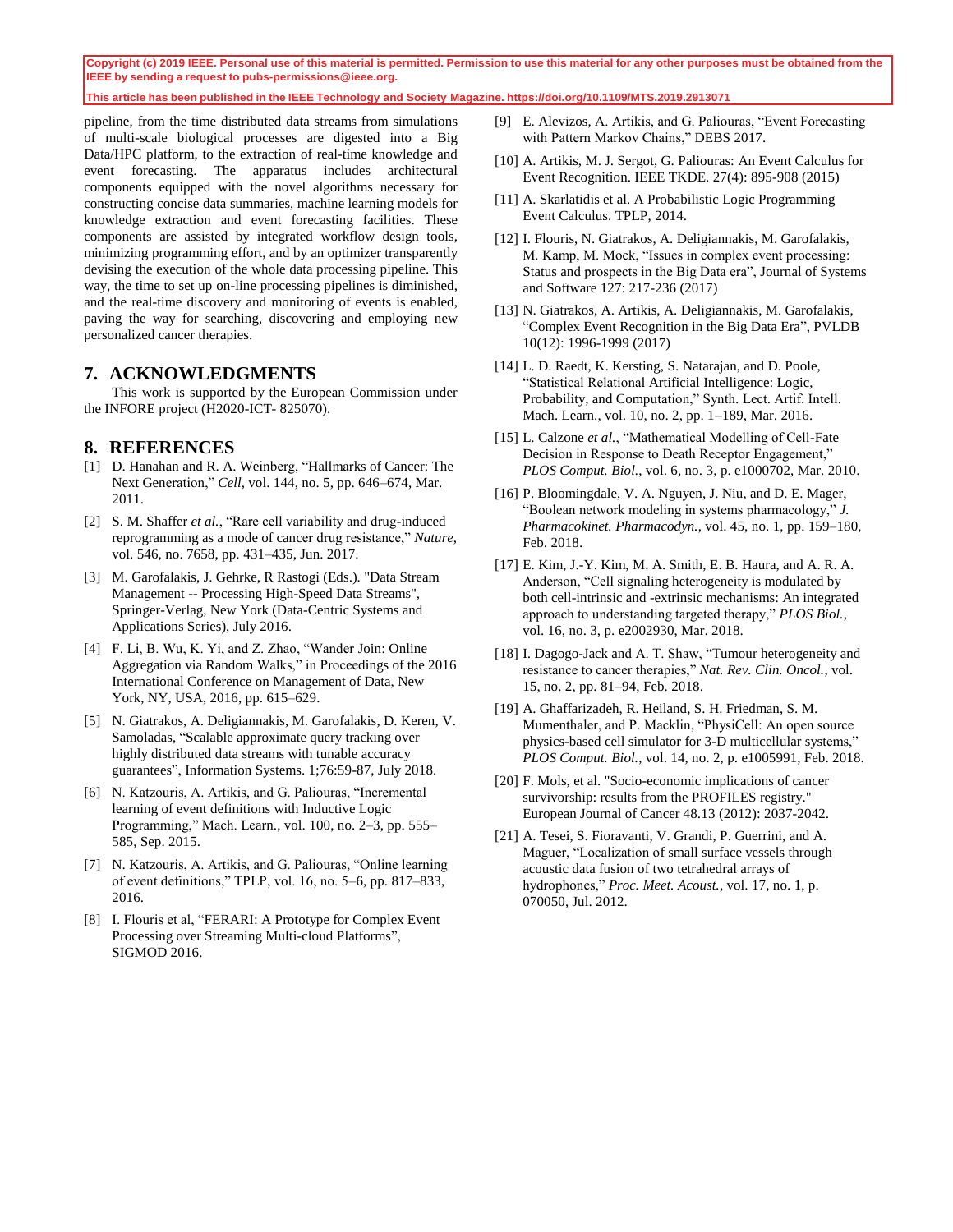**This article has been published in the IEEE Technology and Society Magazine. https://doi.org/10.1109/MTS.2019.2913071**

#### **AUTHOR BIOS**

**Holger Arndt** (**[h.arndt@springtechno.com](mailto:h.arndt@springtechno.com)**) is Managing Director at Spring Techno with 10+ years of experience in international R&D projects.

**Alexander Artikis** (**[a.artikis@unipi.gr](mailto:a.artikis@unipi.gr)**) is an Assistant Professor in the Department of Maritime Studies of the University of Piraeus, and a Research Associate in the Institute of Informatics & Telecommunications at NCSR "Demokritos", in Athens, Greece, where he leads the Complex Event Recognition lab.

**Antonios Deligiannakis [\(adeli@softnet.tuc.gr\)](mailto:adeli@softnet.tuc.gr)** is an Adjunct Researcher at ATHENA-IMSI and an Associate Professor of Computer Science at the School of Electrical and Computer Engineering of the Technical University of Crete. He is also the coordinator of the INFORE project.

**Minos Garofalakis (minos@softnet.tuc.gr)** is the Director of ΑΤΗΕΝΑ-IMSI and a Professor at the Technical University of Crete since 2008.

**Nikos Giatrakos (ngiatrakos@softnet.tuc.gr)** is an Adjunct Researcher at ATHENA-IMSI and a Postdoctoral Research Associate at the School of Electrical and Computer Engineering of the Technical University of Crete.

**Raffaele Grasso [\(raffaele.grasso@cmre.nato.int\)](mailto:raffaele.grasso@cmre.nato.int)** is a scientist in the research department of the NATO Science & Technology Organization-Centre for Maritime Research and Experimentation (CMRE).

**Nikos Katzouris [\(nkatz@iit.demokritos.gr\)](mailto:fabiana@il.ibm.com)** is a Research Associate at the the Institute of Informatics & Telecommunications, at NCSR "Demokritos", in Athens, Greece.

**Ralf Klinkenberg (rklinkenberg@rapidminer.com)** is a Co-Founder of RapidMiner and Head of Data Science Research, since 10/2007.

**George Paliouras (paliourg@iit.demokritos.gr)** is a Senior Researcher and head of the Intelligent Information Systems division of the Institute of Informatics and Telecommunications at NCSR "Demokritos", in Athens, Greece.

**Miguel Ponce de León** (**[miguel.ponce@bsc.es](mailto:miguel.ponce@bsc.es)**) joins Barcelona Supercomputer Center as a Postdoctoral Researcher at the Computational Biology Group of the Life Science Department. He is also a scientist at the National System of Researchers (SNI, Uruguay).

**Gian Gaetano Tartaglia (gian@tartaglialab.com)** Since 2010 Gian is a PI at the Centre for Genomic Regulation (CRG) in Barcelona. Since 2014, Gian is tenured in Catalonia as ICREA professor of Life and Medical Sciences.

**Alfonso Valencia (alfonso.valencia@bsc.es)** is an ICREA Professor and a senior scientist with activity in various areas of Bioinformatics and Computational Biology.

**Dimitrios Zissis** (**dzissis@marinetraffic.com**) is an Associate Professor at the Department of Product & Systems Design Engineering at the University of the Aegean and Head of Research at MarineTraffic.



<span id="page-5-0"></span>**Figure 1: Interactive Extreme-scale Analytics – The Big Picture. "Applications" emphasize the applicability of the approach to several domains, while "Pluggability" refers to component modularity.**